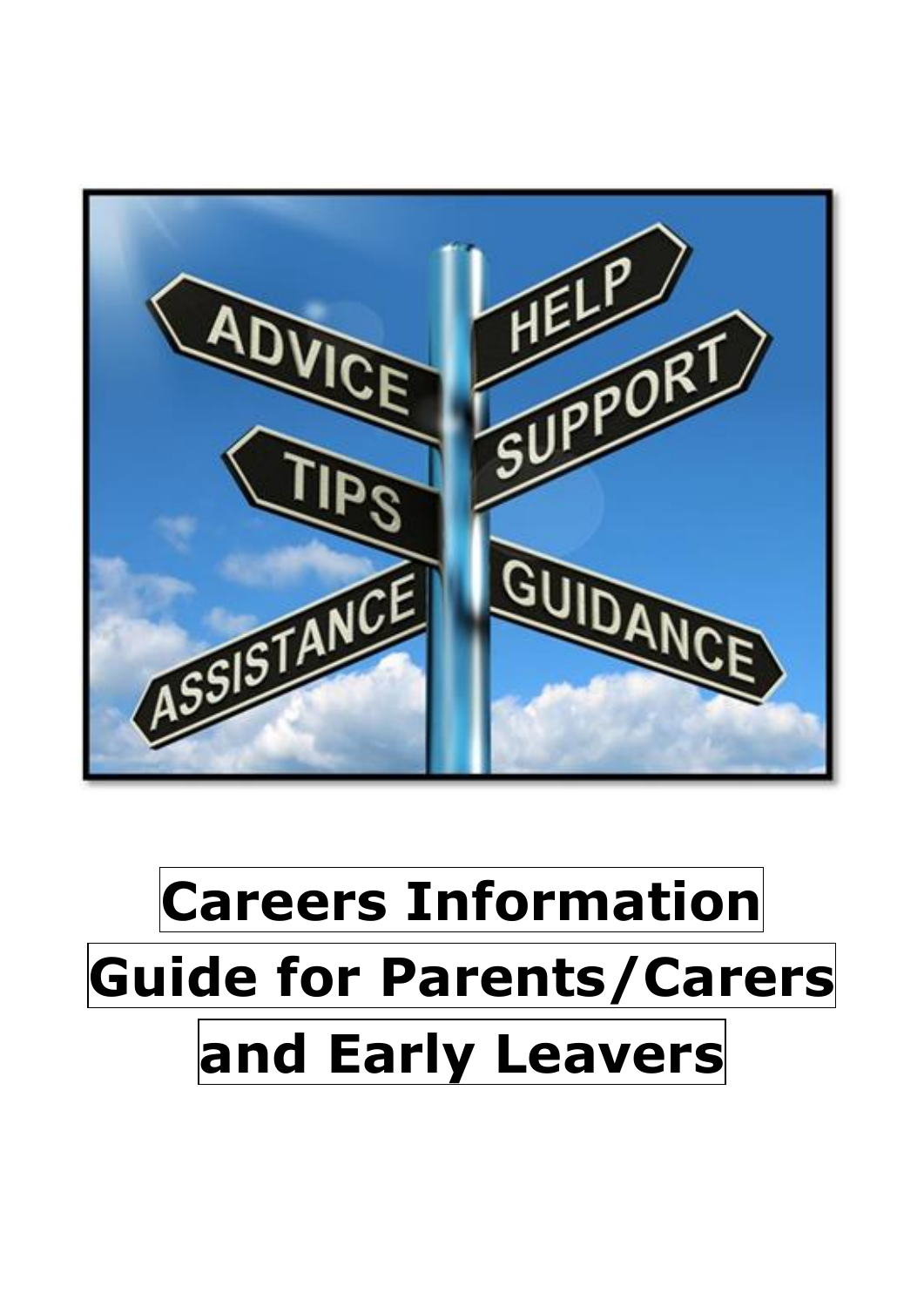If you are leaving college and are unsure what to do next we have compiled a list of resources in this guide to help you. Leaving College may not have been part of your plan and you may be concerned about what to do next.

There are many options available to you with your future progression. This guide also gives you some suggestions as to how you can start your research and planning.

## **What is Raising the Participation Age (RPA)?**

The government has increased the age to which all young people in England are required to continue in education or training. Young people are still allowed to leave school at 16, but must continue in some form of learning **until the age of 18.**

#### **What counts as learning?**

- stay in full-time education, for example at a college
- start an apprenticeship or traineeship
- spend 20 hours or more a week working or volunteering, while in part-time education or training

## **What is an apprenticeship?**

Apprenticeships combine a full-time job with training. They provide you with the skills you need for your chosen career that will also lead to nationally recognised qualifications. As an apprentice, you earn while you learn.

## **What is a traineeship?**

Designed to help young people who don't yet have the appropriate skills or experience, traineeships provide the essential work preparation training to secure an apprenticeship or employment.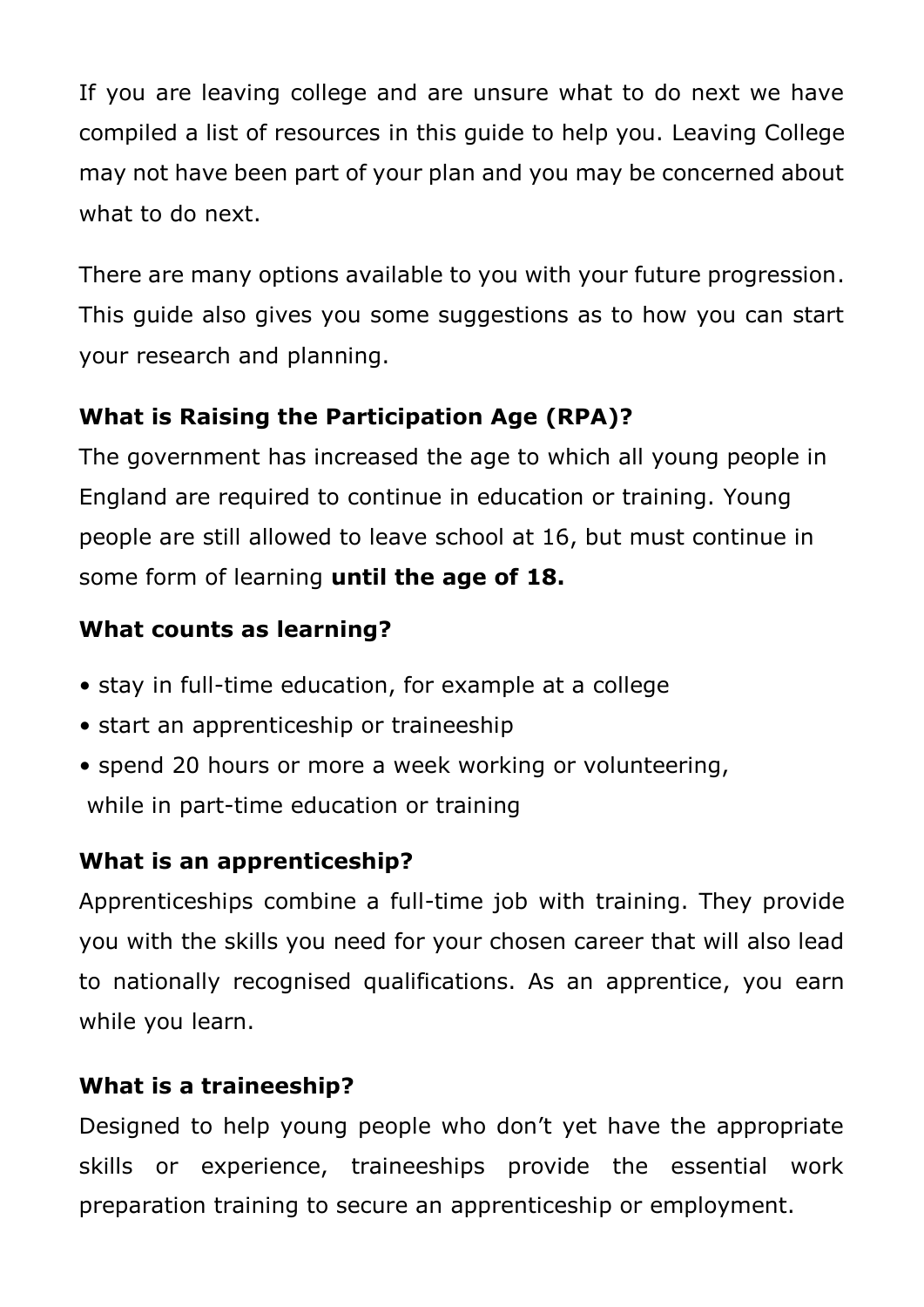#### **What to do next:**

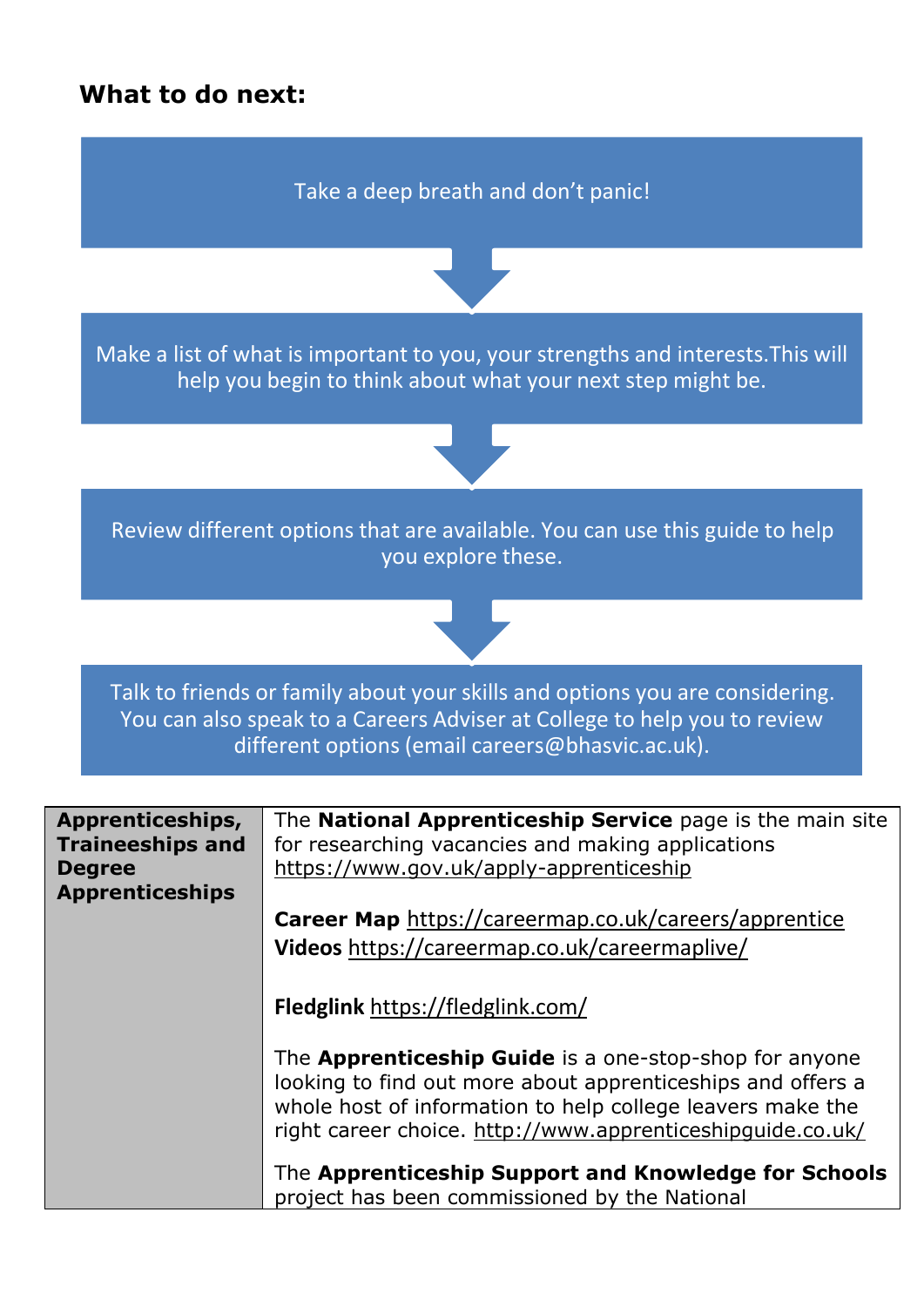|                         | Apprenticeship Service, part of the Skills Funding Agency                                                                                                                           |
|-------------------------|-------------------------------------------------------------------------------------------------------------------------------------------------------------------------------------|
|                         | (SFA), to support the Government's target of achieving 3                                                                                                                            |
|                         | million apprenticeship starts by 2020.                                                                                                                                              |
|                         | http://amazingapprenticeships.com/                                                                                                                                                  |
|                         |                                                                                                                                                                                     |
|                         | Apprenticeships in Sussex can help young people to<br>search for apprenticeship, traineeship and pre-employment<br>training in Sussex http://www.apprenticeships-in-<br>sussex.com/ |
|                         |                                                                                                                                                                                     |
|                         | Rate my apprenticeship has reviews of employers and                                                                                                                                 |
|                         | national database of vacancies                                                                                                                                                      |
|                         | https://www.ratemyapprenticeship.co.uk/                                                                                                                                             |
|                         | Brighton and Hove Jobs' apprenticeship vacancies in<br>the local area                                                                                                               |
|                         | http://www.brightonandhovejobs.com/jobs/apprenticeship-/                                                                                                                            |
|                         |                                                                                                                                                                                     |
|                         | <b>UCAS Guide to higher and degree apprenticeships</b>                                                                                                                              |
|                         | https://www.ucas.com/advisers/which-for-                                                                                                                                            |
|                         | teachers/introduce-higher-education-options/higher-and-                                                                                                                             |
|                         | degree-apprenticeships-guide-download                                                                                                                                               |
|                         |                                                                                                                                                                                     |
|                         |                                                                                                                                                                                     |
|                         | Traineeships, preparation for an apprenticeship, to                                                                                                                                 |
|                         | develop skills and confidence.                                                                                                                                                      |
|                         | https://www.findapprenticeship.service.gov.uk/traineeshipse<br>arch                                                                                                                 |
|                         | https://www.westsussex.gov.uk/education-children-and-                                                                                                                               |
|                         |                                                                                                                                                                                     |
|                         | families/your-space/jobs/traineeships/                                                                                                                                              |
|                         | https://www.c360.org.uk/education/apprenticeshipswex/trai<br>neeships                                                                                                               |
|                         |                                                                                                                                                                                     |
| <b>Exploring career</b> | The National Careers Service has a good overview of                                                                                                                                 |
| options                 | different job profiles which includes their entry requirements                                                                                                                      |
|                         | and training paths, duties and hours of work:                                                                                                                                       |
|                         | https://nationalcareersservice.direct.gov.uk/home                                                                                                                                   |
|                         | <b>Explore career videos: http://icould.com/</b>                                                                                                                                    |
|                         |                                                                                                                                                                                     |
|                         | <b>Career Planner Questionnaire:</b>                                                                                                                                                |
|                         | https://www.prospects.ac.uk/planner                                                                                                                                                 |
|                         |                                                                                                                                                                                     |
|                         | <b>SACU Spartan Test: http://sacu-</b><br>student.com/?page id=2850                                                                                                                 |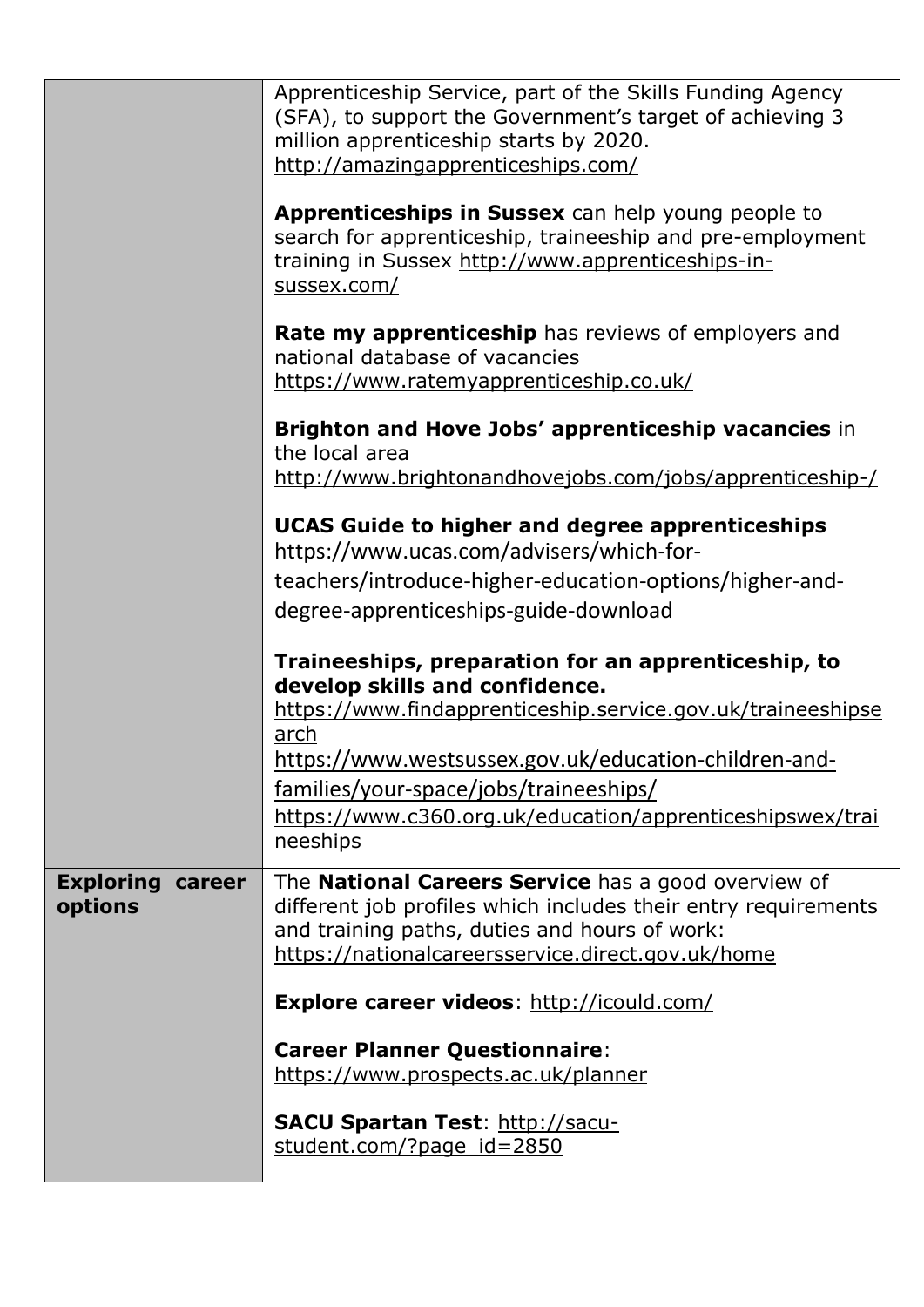|                     | Target Careers has information by sector and a parents<br>section of the website https://targetcareers.co.uk/ |
|---------------------|---------------------------------------------------------------------------------------------------------------|
|                     | Careers websites offering information on a range of<br>options                                                |
|                     | https://www.brightknowledge.org/                                                                              |
|                     | http://www.notgoingtouni.co.uk/                                                                               |
|                     | https://successatschool.org/                                                                                  |
| <b>Distance</b>     | Short courses which may be helpful:                                                                           |
| Learning            | https://www.futurelearn.com                                                                                   |
|                     | https://www.khanacademy.org/                                                                                  |
|                     | http://www.open.edu/openlearn/free-courses                                                                    |
|                     | https://www.codecademy.com/                                                                                   |
|                     | https://www.creativefuture.org.uk/<br>https://www.sussexrecoverycollege.org.uk                                |
|                     |                                                                                                               |
|                     | <b>Distance learning higher education courses</b>                                                             |
|                     | http://www.open.ac.uk/                                                                                        |
| <b>Finding work</b> | <b>Employability advice:</b>                                                                                  |
|                     | https://www.barclayslifeskills.com/                                                                           |
|                     |                                                                                                               |
|                     | LinkedIn https://www.linkedin.com/                                                                            |
|                     | <b>OECD</b>                                                                                                   |
|                     | https://www.oecdskillsforjobsdatabase.org/imbalances.php#                                                     |
|                     | UK/                                                                                                           |
|                     |                                                                                                               |
|                     | <b>CVs and Covering letters:</b>                                                                              |
|                     | https://nationalcareersservice.direct.gov.uk/get-a-job/cv-                                                    |
|                     | sections                                                                                                      |
|                     | https://www.reed.co.uk/career-advice/                                                                         |
|                     | https://www.barclayslifeskills.com/i-want-to-use-my-online-                                                   |
|                     | presence-to-get-ahead/started-work/cv-builder                                                                 |
| <b>Further</b>      | You may wish to look at other local colleges.                                                                 |
| education           | <b>Adult Education Providers:</b>                                                                             |
|                     | https://www.brighton-hove.gov.uk/content/children-and-                                                        |
|                     | education/community-learning-team/adult-learning-                                                             |
|                     | providers-and-courses                                                                                         |
|                     |                                                                                                               |
|                     | <b>Further Education Colleges:</b>                                                                            |
|                     | https://www.escg.ac.uk/                                                                                       |
|                     | https://www.plumpton.ac.uk/                                                                                   |
|                     | https://www.gbmc.ac.uk/                                                                                       |
|                     | https://www.crawley.ac.uk/                                                                                    |